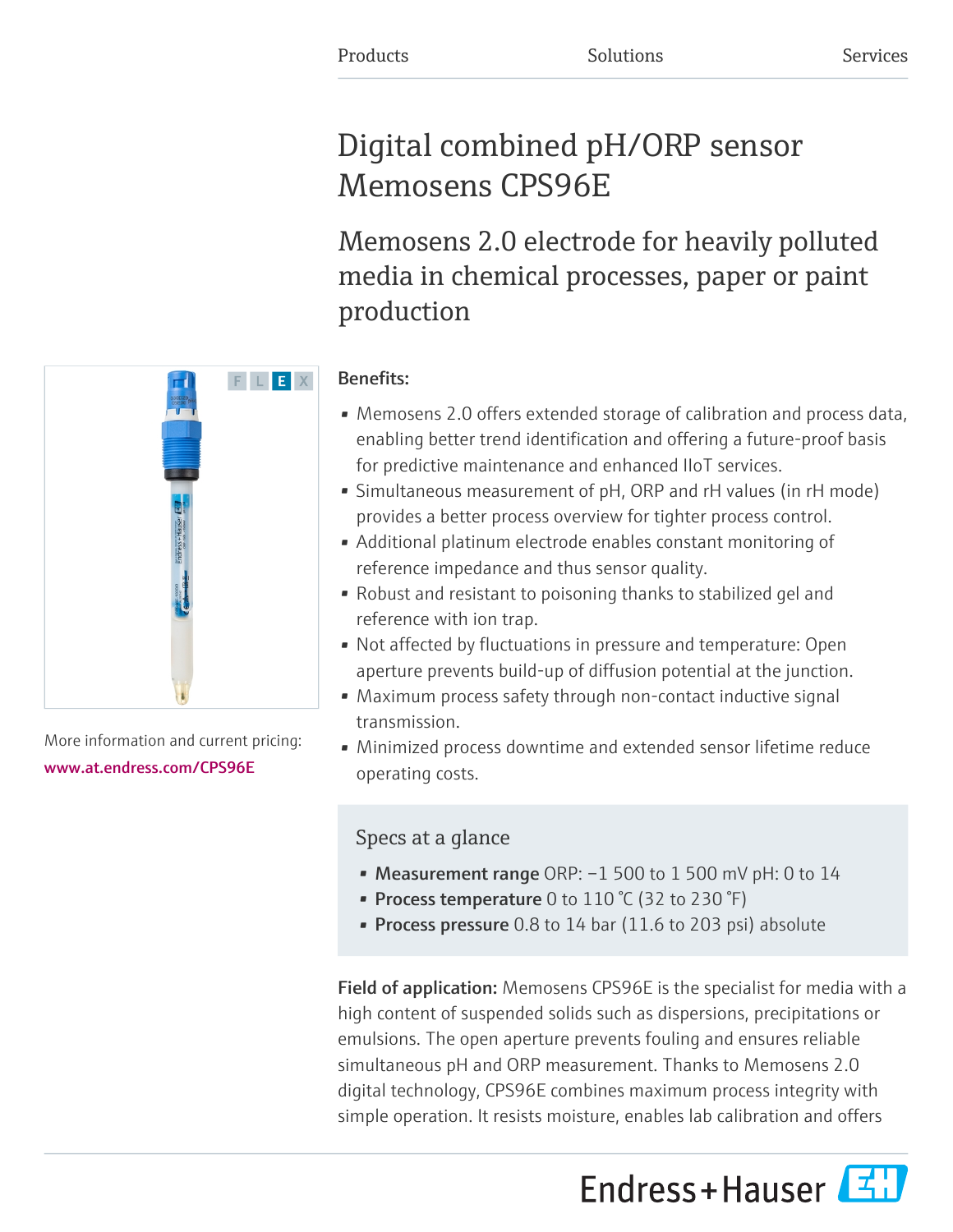extended storage of calibration and process data providing the perfect basis for predictive maintenance.

# Features and specifications

# pH Measuring principle

Potentiometric

#### Application

pH / ORP sensor for heavily contaminated media and suspended solids

- Chemical processes
- Pulp and paper industry
- Flue gas cleaning
- Contaminated media:
- Solids
- Emulsions
- Precipitation reactions

#### Characteristic

Gel pH/ORP electrode with open aperture and double gel reference with ion trap for chemical applications

#### Measurement range

ORP: –1 500 to 1 500 mV pH: 0 to 14

#### Measuring principle

Pt-disc as additional ORP element rH measurement and control of the reference impedance

#### Design

All shaft lengths with temperature sensor Advanced gel technology Hydrolysis stable gel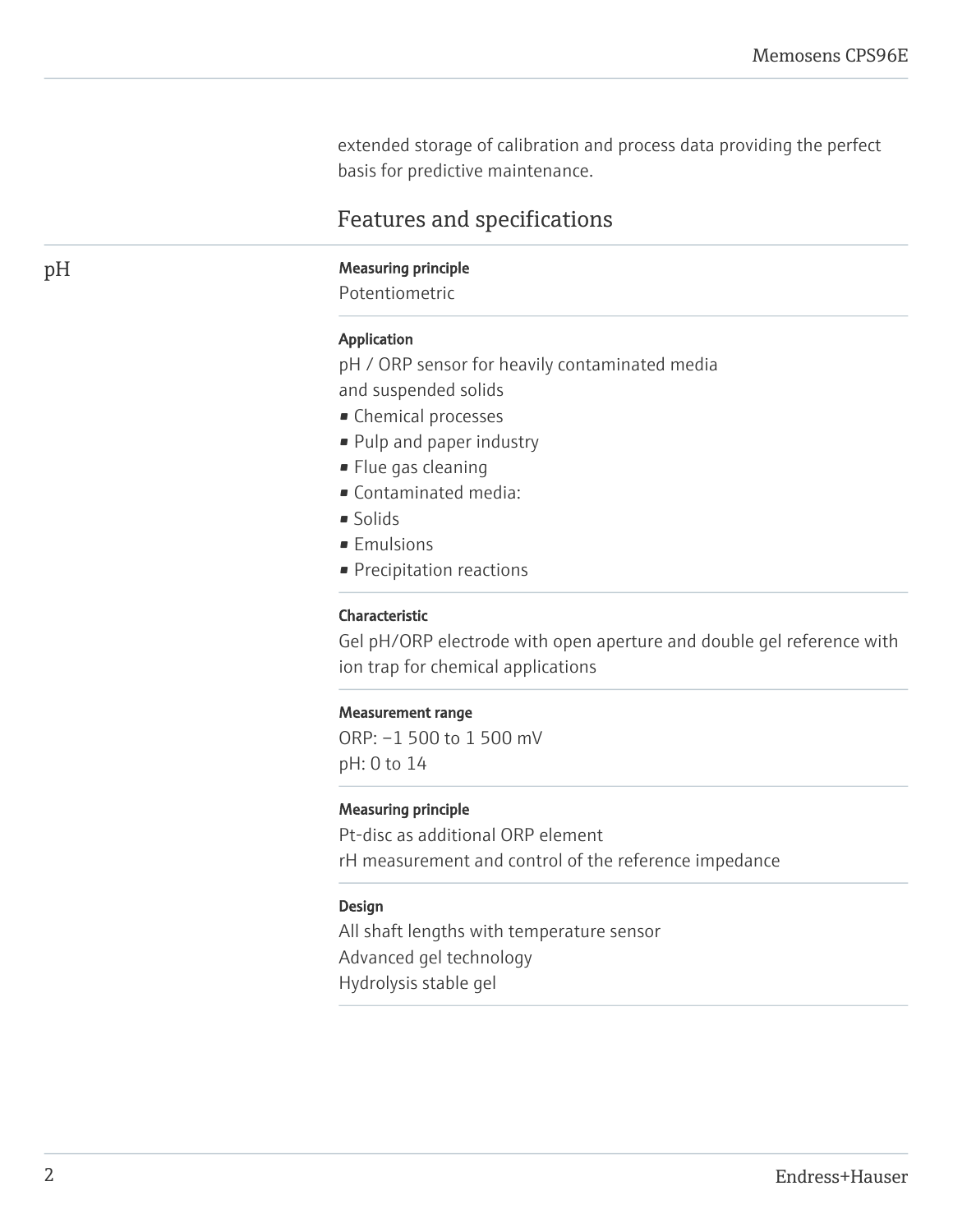### **Material**

Sensor shaft: Glass to suit process pH membrane glass: Type B Metal lead: Ag/AgCl ORP measuring element: Platinum O-ring: FKM Process coupling: PPS fiber-glass reinforced Nameplate: Ceramic metal oxide

### Dimension

Diameter: 12 mm (0.46 inch) Shaft lengths: 120, 225, 360 and 425 mm (4.68, 8.77, 14.04 and 16.57 inch)

### Process temperature

0 to 110 °C (32 to 230 °F)

### Process pressure

0.8 to 14 bar (11.6 to 203 psi) absolute

### Temperature sensor

NTC 30k

# Ex certification

With ATEX, IECEx, CSA C/US, NEPSI, Japan Ex and INMETRO approvals for use in hazardous areas Zone 0, Zone 1 and Zone 2

### Connection

Inductive, digital connection head with Memosens 2.0 technology

# Ingres protection

IP68

ORP / Redox Measuring principle Sensor ORP / Redox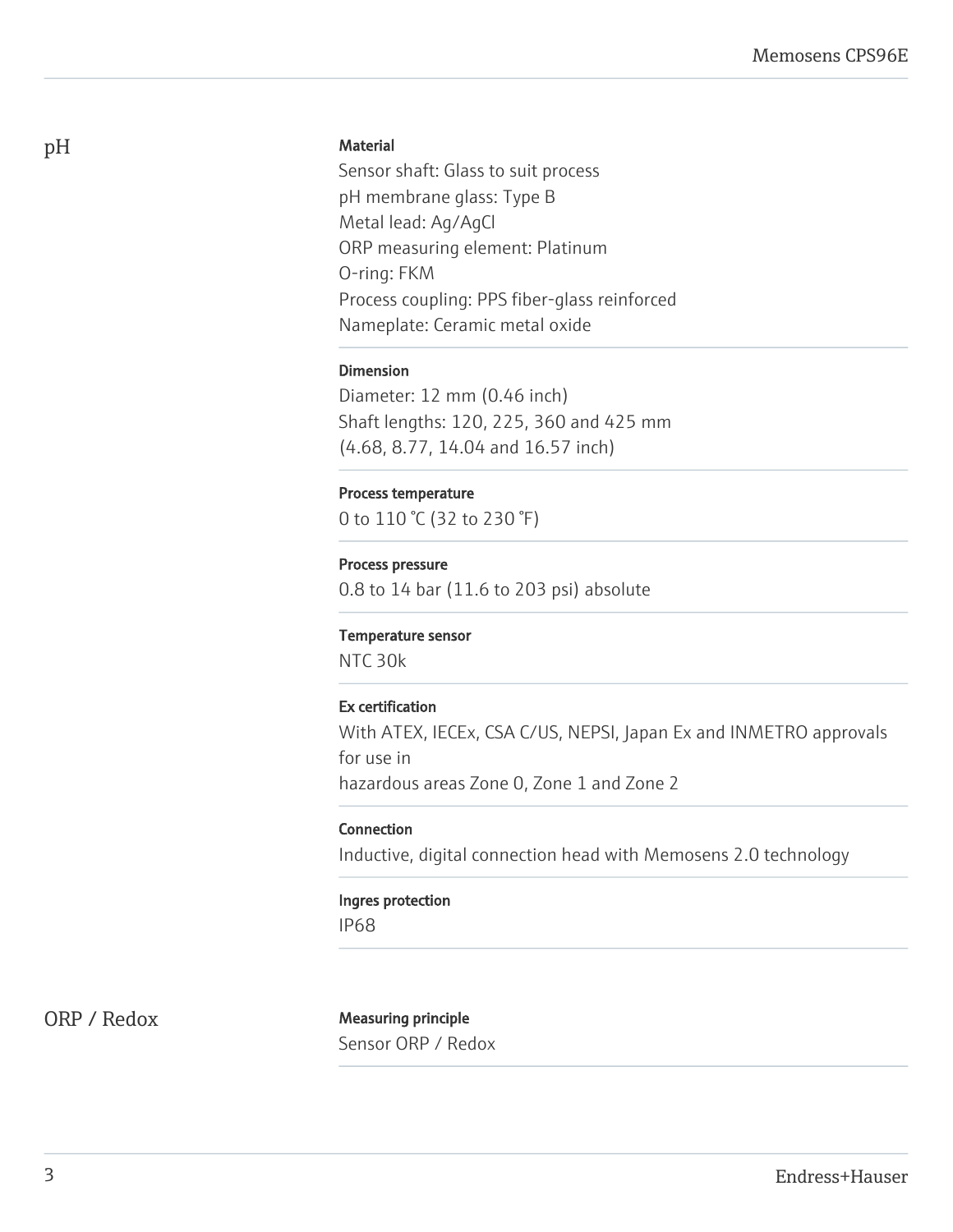# ORP / Redox

### Application

pH / ORP sensor for heavily contaminated media and suspended solids

- Chemical processes
- Pulp and paper industry
- Flue gas cleaning
- Contaminated media:
- Solids
- Emulsions
- Precipitation reactions

# Characteristic

Gel pH/ORP electrode with open aperture and double gel reference with ion trap for chemical applications

# Measurement range

ORP: –1 500 to 1 500 mV pH: 0 to 14

# Measuring principle

Pt-disc as additional ORP element rH measurement and control of the reference impedance

# Design

All shaft lengths with temperature sensor Advanced gel technology Hydrolysis stable gel

# Material

Sensor shaft: Glass to suit process pH membrane glass: Type B Metal lead: Ag/AgCl ORP measuring element: Platinum O-ring: FKM Process coupling: PPS fiber-glass reinforced Nameplate: Ceramic metal oxide